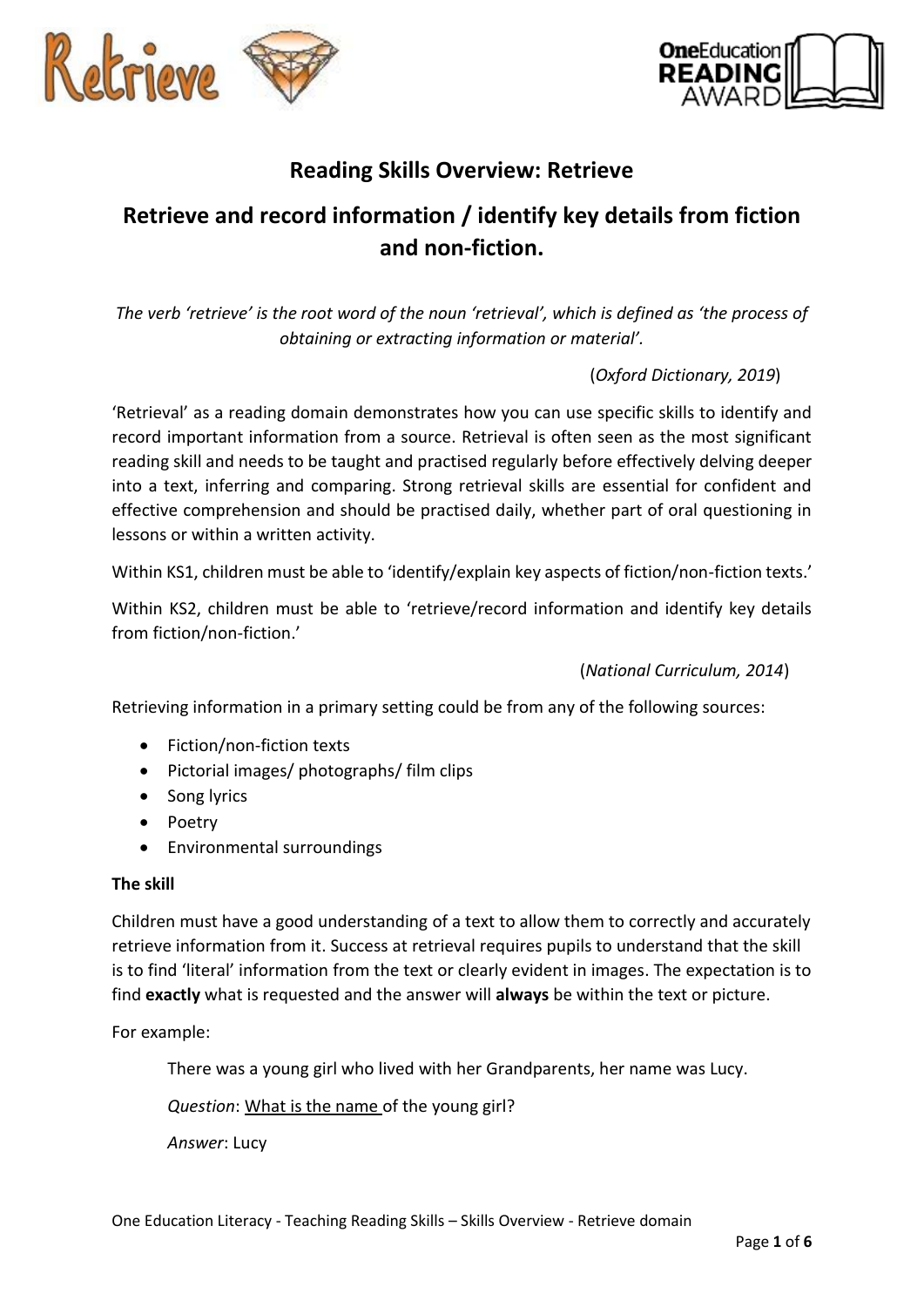



The key detail to be identified here is a name.

Retrieving information from a text can often be quite challenging. Instead of trying to locate the literal answer, children might instead try to remember the information they have just read or if they are already familiar with the subject, use prior knowledge or inference to answer questions.

#### For example:

A child with a particular interest in dinosaurs might often read and watch videos about them at home. In school, presented with an information text about dinosaurs, he or she may be tempted to answer questions based on prior knowledge instead of using the information provided.

Children should always be encouraged to retrieve information from a text rather than applying their own knowledge or drawing their own conclusion. To develop and encourage this skill, try playing ''fastest finger first", a game in which children must quickly locate and put their finger physically on a piece of information within a text.

It is important to recognise that to retrieve specific information, pupils may also need to apply additional reading skills, such as inference or defining, to more effectively access and understand that information.

#### **The strategies:**

There are a number of strategies available to support children retrieving information from a text. Each one should be modelled by staff and the children given the opportunity to practise and apply these skills daily in a range of contexts, across the curriculum and in everyday reading.

It is recommended that before pupils are asked to retrieve any information from a text that they have read it thoroughly and have a general understanding. However, once pupils are confident with retrieval, skimming is an important skill to develop.

#### **1. Identifying key words to answer the question correctly:**

It is important that staff model what a "key word" is within a question, explaining both the concept and the question explicitly and also demonstrating how to identify the "key word" by removing unnecessary information. A firm understanding of this concept is essential to enable children to successfully scan a text.

Teachers may use the following steps when modelling the identification of key words:

- Read the question to the class and discuss what they think the question is actually asking.
- Model how you are thinking about the subject of the question and how you are trying to ignore your prior subject knowledge. Explain the importance of reference to the text in question.

One Education Literacy - Teaching Reading Skills – Skills Overview - Retrieve domain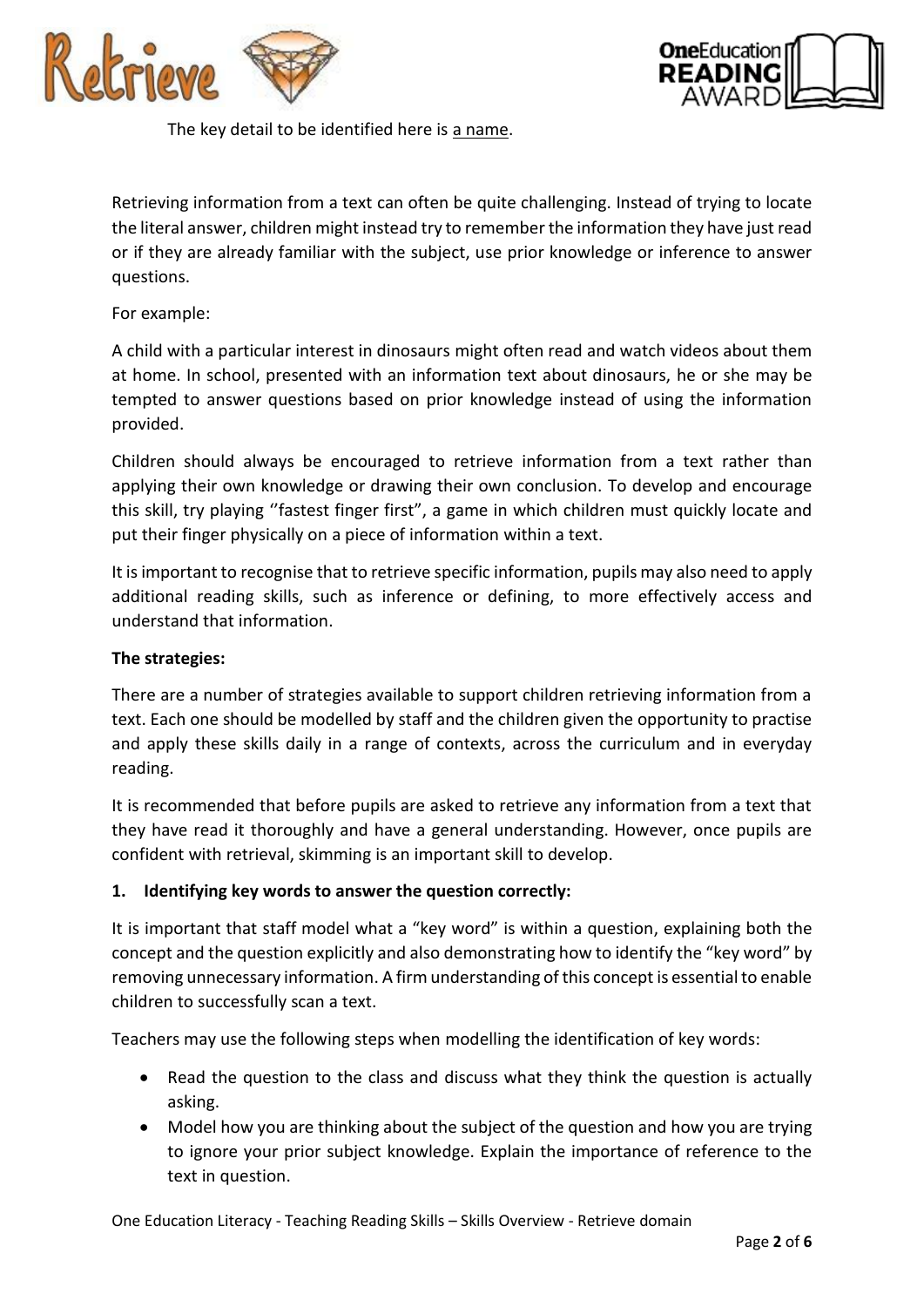



- Re-read the question, selecting potential 'key words' to consider. Explain what information you think is unnecessary to provide the answer.
- Scan the text for these key words or concept and underline them. Use sub-headings or diagrams if necessary, to guide you to the information quicker.
- Read around the words to help understand their context.
- Find the specific information needed within the section and underline it.
- Check that the information answers your question.

#### For example:

The children are faced with an extract from *The World's Tallest Mountains*, which is an information text about different mountains. Each paragraph has a sub-heading stating which mountain the content is about.

Question: "What is the height, above sea-level, of Mount Kilimanjaro which is located in Tanzania? "

- The intention is to identify the height of Mount Kilimanjaro in Tanzania.
- Prior knowledge tells me that Mount Kilimanjaro is one of the tallest mountains in the world and must be several thousand meters high, but I should still scan the text for an exact height.
- The key words must include 'height' because that is the only reference to size; I will need to find a measurement. However, 'Mount Kilimanjaro' is also key because I want to know the height of this mountain in particular, not any other. Is Tanzania a 'key word'? Do we need to know where the mountain is located to answer the question? Is there more than one mountain named 'Mount Kilimanjaro' in the world? No, so this is irrelevant. I am not sure what 'above sea level' means, so I will not discount this information.
- I will 'scan' the text to quickly identify the words 'Mount Kilimanjaro' and a height. I know this will be in a unit that measures size. This could be located under the subheading 'Facts about Kilimanjaro', so I will look here first, as all the other paragraphs are about other mountains.
- I have located the words within this sentence and underlined them "Mount Kilimanjaro's height is about 4,900 metres from its base and 5,895 metres above sea level. This is the Kilimanjaro height written on the sign at Uhuru Peak itself."
- I will now read the sentence out loud to ensure I understand it.
- Yes, this sentence definitely tells me the height of Mount Kilimanjaro.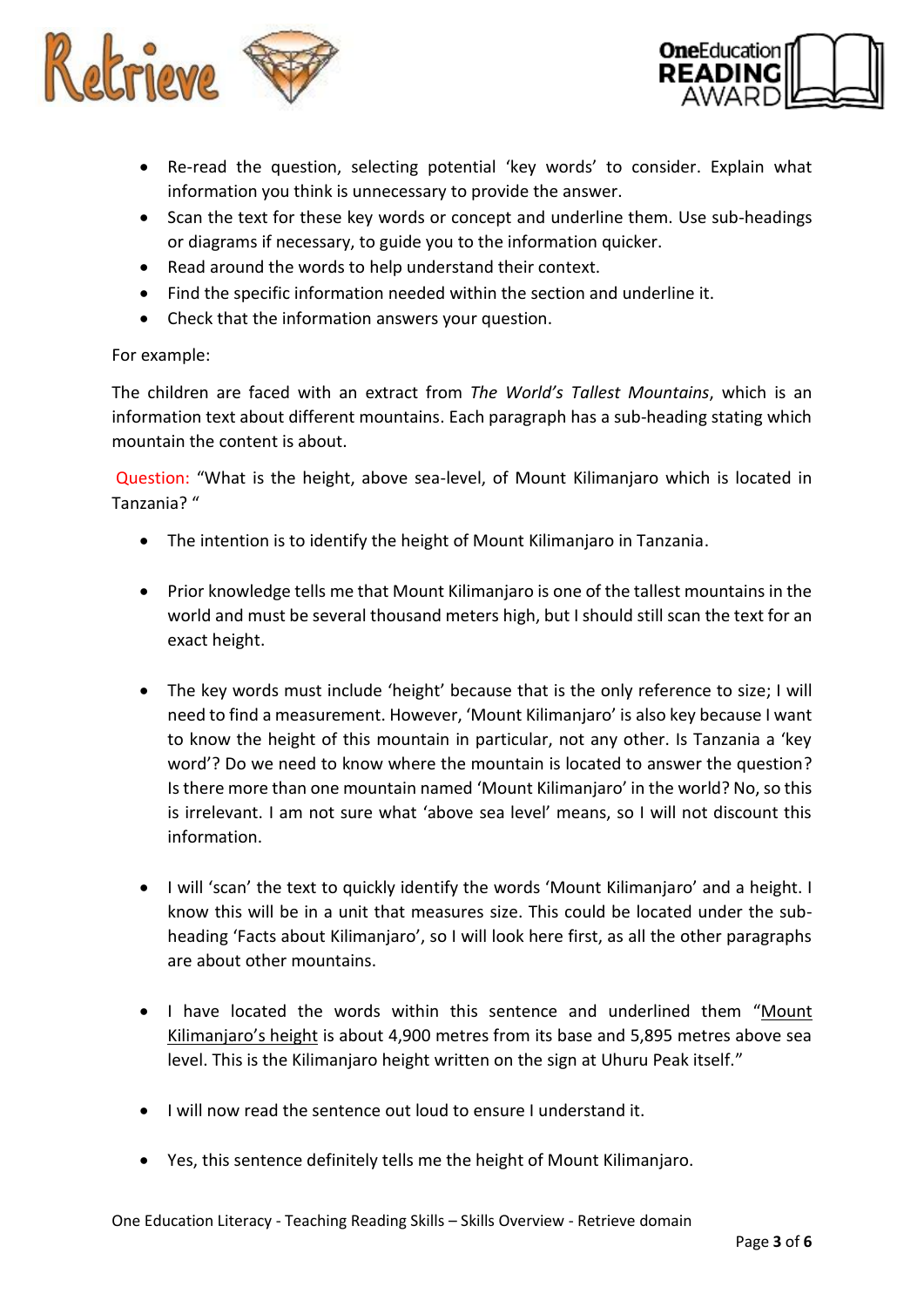



- I will now highlight the specific information I need: 'Mount Kilimanjaro's height is 5895 metres above sea level. This is the Kilimanjaro height written on the sign at Uhuru Peak itself.'
- I know I do not need any of the other information from the sentence as it doesn't tell me anything extra about the height. I can ignore the first height of 4,900 metres because that is the height from its base and not from sea-level. So 'above sea level' were key words after all.
- Does this information answer my question? Question: "What is the height, above sealevel, of Mount Kilimanjaro located in Tanzania? "Yes, it does, 5895 meters tells me the height of the mountain above sea level and it gives it in units of size.

#### **2. Skimming and scanning**

When pupils are asked to retrieve information, they are then not expected to re-read entire extracts in order to do so. Pupils need to be taught how to **'skim and scan'** to quickly identify relevant information within a text.

Skimming and scanning are reading techniques that use rapid eye movement to move quickly through a text to identify key words.

**Skimming** involves reading rapidly in order to get a general overview of the material. This allows pupils to gain a brief understanding of the content of each paragraph and allows them to predict where specific details might be within the text when they attempt to locate them later.

To model how to skim effectively, it is useful to teach pupils how to understand what might be within a paragraph without reading all of it. This could be by just providing the first line of the paragraph, title or sub-heading. Discuss what the children can see and encourage them to use this small piece of information to 'get the gist' of the paragraph. They could then label paragraphs to remind them of their content as they become more confident.

Skimming can be particularly useful within non-fiction texts. Pupils also need to be aware of where information might be located within a text and need to be taught the importance of layout and features such as sub-headings, diagrams and captions that indicate where relevant information might be. These needs identifying first before searching for the detailed information.

**Scanning** is reading rapidly in order to identify specific facts and key words. It is good practice to model a systematic approach to scan every line of the text so that children do not miss any information and so that the information is still understandable.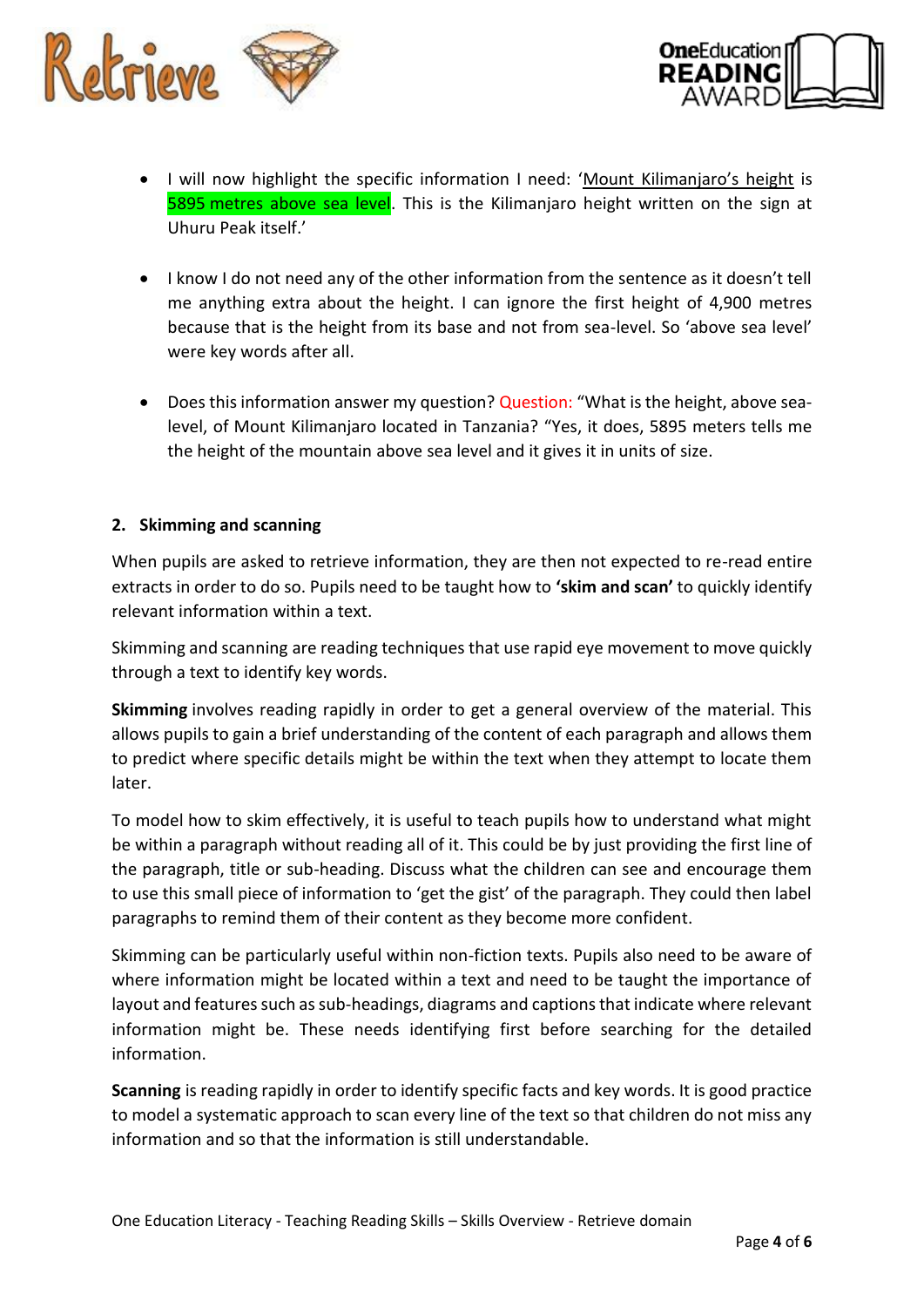



Teachers must model these techniques before children practise and apply them.

There are many activities pupils can participate in to build skills and confidence in scanning a text. An effective way to develop speed would be to initiate a 'race' to find specific words the quickest.

The following link contains some activity ideas:

<https://classroomsecrets.co.uk/tag/skim-and-scan/>

#### **Questioning**

To retrieve information from a text, pupils need to be able to read and decode most of the vocabulary used. However, pictures and images can be used in early years to introduce this skill and ask questions orally.

Key words in retrieval questions are:

'Who, what, where, why, when, which, how'

Questions often start with these words and they usually relate to the key words. These words help indicate the information to search for, whether it is a person, a place or a time for example, and they must be unambiguous as must the type of answer required.

For example:



#### **Question examples:**

- 1. How many mushrooms are in the picture?
- 2. What is the bigger mushroom holding in his hands?

'How many' tells us we need to identify a number of mushrooms.

'What' tells us that we are looking for an object in this question.

Retrieval questions can be asked in many different ways such as

Who/ what/ where/ why/ when/ which/ how

Within the text identify

Give one example of

According to the text

One Education Literacy - Teaching Reading Skills – Skills Overview - Retrieve domain